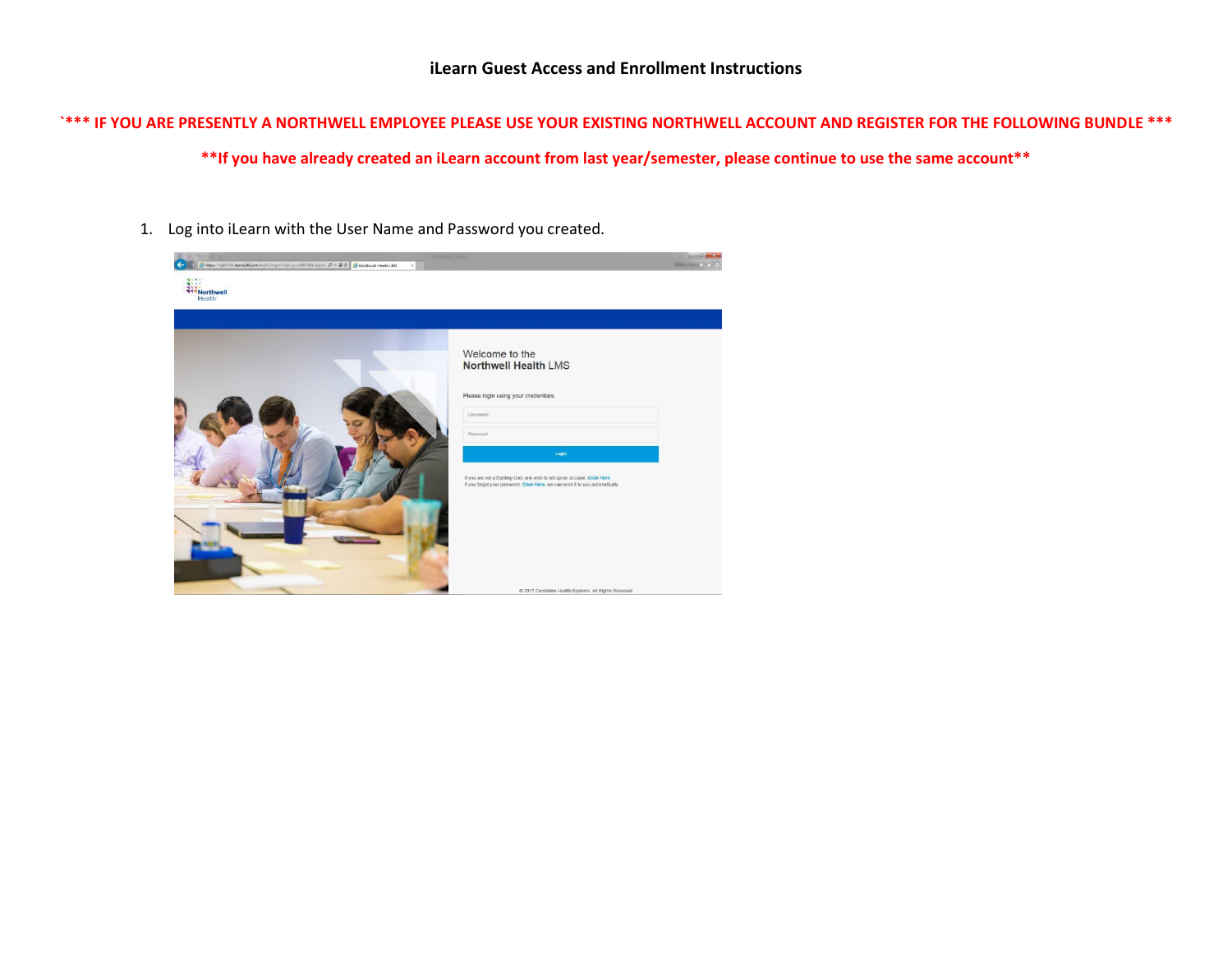### **iLearn Guest Access and Enrollment Instructions**

### 2. Click on the Search tab.

|                                                               | <b>N</b> Overview                         | Profile<br>$Q$ Search<br>$\ $ <sub>1</sub> $\ $   Analytics | $\bigcirc$ Help     |                         |          |     |                  |     |     |                |
|---------------------------------------------------------------|-------------------------------------------|-------------------------------------------------------------|---------------------|-------------------------|----------|-----|------------------|-----|-----|----------------|
| User Dashboard                                                |                                           |                                                             |                     |                         |          |     |                  |     |     |                |
|                                                               | Past Due<br>$\Omega$                      | <b>Hours in Training</b>                                    |                     | $\alpha$                |          |     | <b>June 2018</b> |     |     | $\rightarrow$  |
| <b>Upcoming Courses</b>                                       |                                           | 0 Online / 0 Classroom                                      |                     | Sun                     | Mon      | Tue | Wed              | Thu | Fri | Sat            |
| 0 Online / 0 Classroom<br><b>O Course(s) in Progress</b>      | <b>Certifications</b>                     | <b>Total Credits</b>                                        |                     |                         |          |     |                  |     |     | $\overline{2}$ |
|                                                               | 0 Due Soon / 0 Overdue                    | $\Omega$<br>.0 Hours / .0 Units / .0 Others                 |                     | $\overline{\mathbf{3}}$ | $\Delta$ | 5   | 6                | 7   | 8   | $\overline{9}$ |
|                                                               |                                           |                                                             |                     | 10                      | 11       | 12  | 13               | 14  | 15  | 16             |
| <b>Completed Courses</b><br>0 Online / 0 Classroom / 0 Others | <b>Incomplete Evaluations</b><br>$\Omega$ | <b>Printable Certificates</b><br>$\Omega$                   | You are up to date! | 17                      | 18       | 19  | 20               | 21  | 22  | 23             |
| <b>Print Transcripts Report</b>                               |                                           |                                                             |                     | 24                      | 25       | 26  | 27               | 28  | 29  | 30             |

3. Select Certification, type Nursing Student in the Search field then click Search. The Nursing Student/Faculty Educational Requirement Certification will be listed on the right of your screen. Click on Details.

| https://lsglm702.learnsoft.com/LSGLM/MasterPage/Main1.aspx<br>$\rho - \triangle C$ $\triangle$ iLearn<br>$\times$<br>VANEETA WALKER · NORTHWELL HEALTH - ILEARN, POWERED BY CLI   LOG OUT<br><b>Health</b> | A ★ 章<br><b>ADVANCED VIEW VIEW CART HOME</b> |
|------------------------------------------------------------------------------------------------------------------------------------------------------------------------------------------------------------|----------------------------------------------|
|                                                                                                                                                                                                            |                                              |
|                                                                                                                                                                                                            |                                              |
| everview<br>Profile<br>Q Search<br>all Analytics<br>$\odot$ Help                                                                                                                                           |                                              |
| Calendar View<br>Criteria<br>Result                                                                                                                                                                        |                                              |
| Learning Object Name<br>Search<br>Nursing Student                                                                                                                                                          |                                              |
| Nursing Student/Faculty Educational Requirements<br>骨<br>3<br>Catalog ><br>Type: Certification - Duration: 365<br>Description: 000                                                                         |                                              |
| Course Type<br>5<br><b>Details</b><br>$\bigcirc$ All                                                                                                                                                       |                                              |
| Classroom                                                                                                                                                                                                  |                                              |
| O Online<br>Event                                                                                                                                                                                          |                                              |
| Certification                                                                                                                                                                                              |                                              |
| Advanced Search                                                                                                                                                                                            |                                              |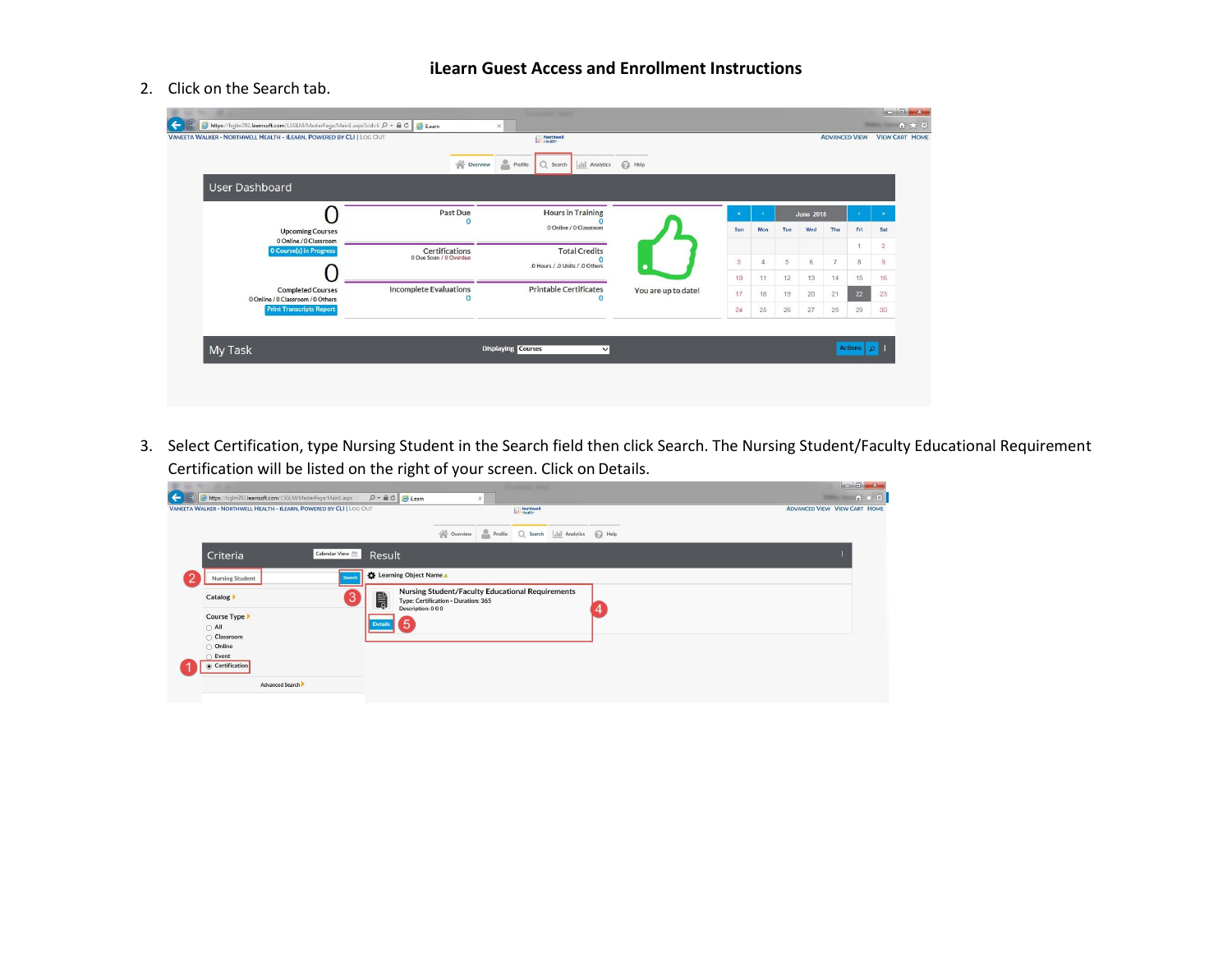4. Click Select All (once you hover over the blue box, you will see the words select all) and then click Enroll. You will then be enrolled into the 10 modules below.

| <b>Certification Details</b>                                                                               |     |                                                    | $\boxed{\textbf{X}}$                                       |
|------------------------------------------------------------------------------------------------------------|-----|----------------------------------------------------|------------------------------------------------------------|
| Certification: Nursing Student/Faculty Educational Requirements                                            |     | Multiple User Upload<br>Choose File No file chosen | $\Delta$<br>Enroll Self Enroll Attendees<br>$\overline{2}$ |
| Authorizer:                                                                                                |     |                                                    |                                                            |
| Course Name : Bar Code Medication Administration (BCMA) in Sunrise (Optional)<br>O <b>Priview</b> : Online |     |                                                    |                                                            |
| Course Name : How to Print Your Transcript in iLearn (Required)<br>O Priview: Online                       |     |                                                    |                                                            |
| Course Name : 2021 Nursing Student/Faculty Educational Module (Required)<br>whyview : Online<br>o          |     |                                                    |                                                            |
|                                                                                                            | (bs |                                                    |                                                            |
| Course Name: NYS Justice Center Webinar 2021 (Optional)<br>O Yview : Online                                |     |                                                    |                                                            |
| Course Name : Guidelines for Faculty and Students in Behavioral Health 2021 (Optional)<br>O View : Online  |     |                                                    |                                                            |
| Course Name: Vital Signs Intake and Output in Sunrise (Optional)<br>-Pinew : Online<br>o                   |     |                                                    |                                                            |
|                                                                                                            |     |                                                    |                                                            |
| Course Name: Navigating Through Sunrise Mobile (Required)<br><b>VAView</b> : Online<br>0                   |     |                                                    |                                                            |
| Course Name : MS Teams for Zebra Shared Mobile Devices (Required)<br><b>UNView : Online</b><br>0.          |     |                                                    |                                                            |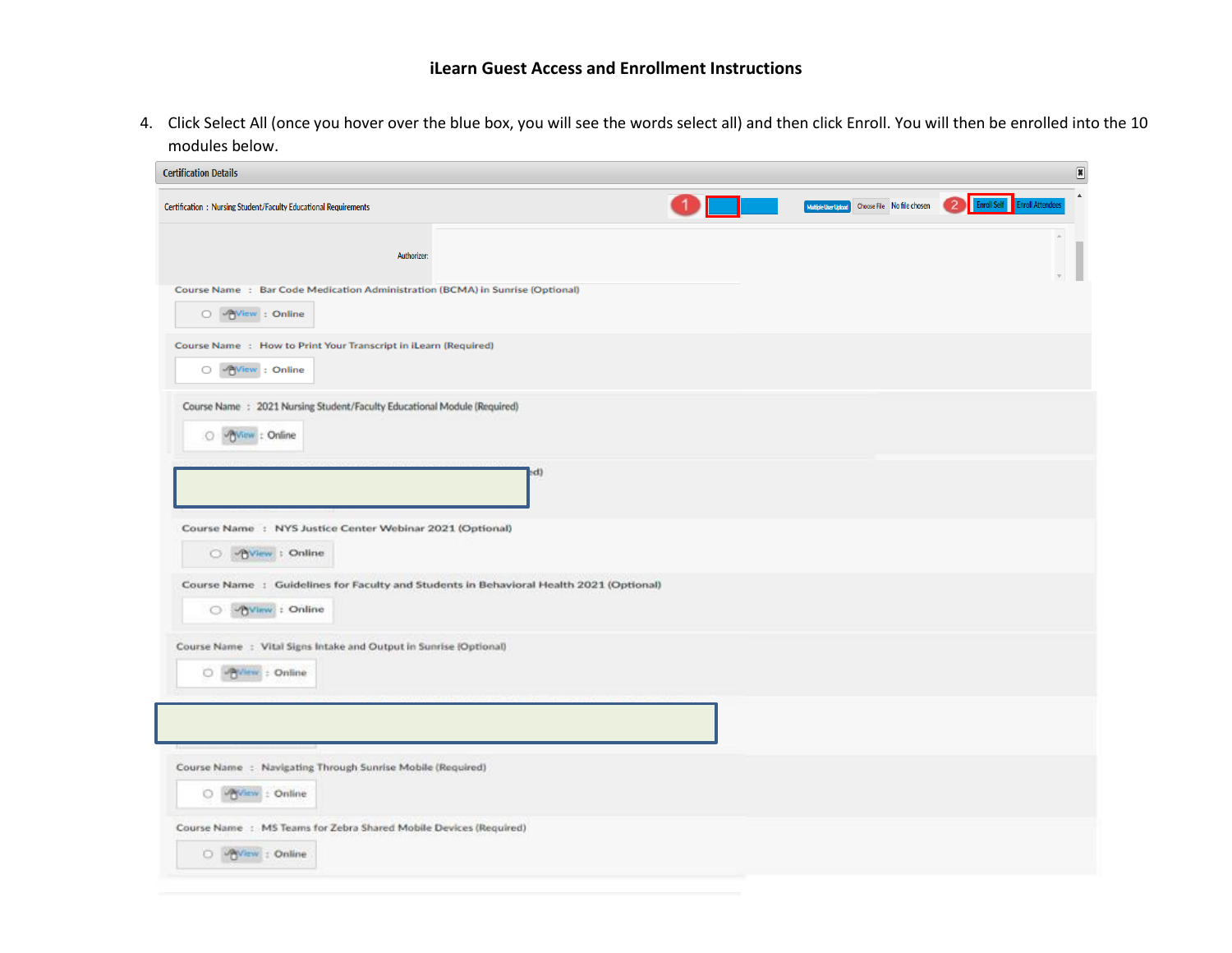#### **iLearn Guest Access and Enrollment Instructions**

5. You will get a confirmation that you have been enrolled. If you have already taken the Sunrise Courses, you do not need to retake them, you will receive a red enrollment error message.

## **Certification Details**

Please select all the required certification courses!!!!

- Walker, Vaneeta R has been successfully enrolled., Course Name Bar Code Medication Administration (BCMA) in Sunrise
- Walker, Vaneeta R has been successfully enrolled., Course Name How to Print Your Transcript in iLearn
- Walker, Vaneeta R has been successfully enrolled., Course Name 2021 Nursing Student/Faculty Educational Module
- Walker, Vaneeta has been successfully enrolled., Course Name 2021 HIPAA Confidentiality Agreement
- Walker, Vaneeta has been successfully enrolled., Course Name NYS Justice Center Webinar 2021
- Walker, Vaneeta has been successfully enrolled., Course Name Guidelines for Faculty and Students in Behavioral Health 2021
- Walker, Vaneeta R has been successfully enrolled., Course Name Vital Signs Intake and Output in Sunrise
- Walker, Vaneeta R has been successfully enrolled., Course Name Coronavirus Disease 2019 COVID-19 (SARS-CoV-2) Nursing Students & Faculty
- Walker, Vaneeta R has been successfully enrolled., Course Name Navigating Through Sunrise Mobile
- Walker, Vaneeta R has been successfully enrolled., Course Name MS Teams for Zebra Shared Mobile Devices